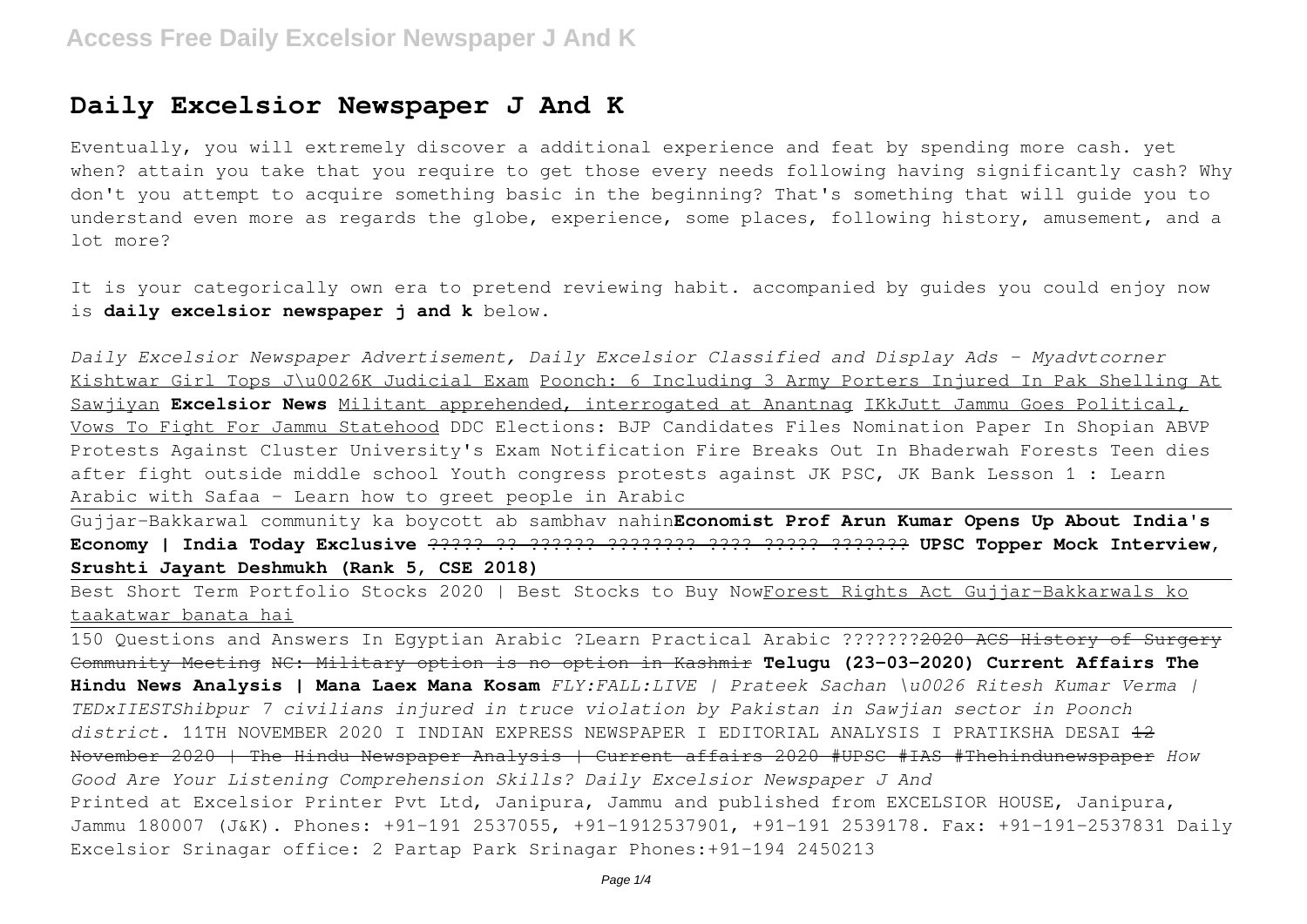## **Access Free Daily Excelsior Newspaper J And K**

*Daily Excelsior - Jammu News | Kashmir News | Ladakh ...*

Printed at Excelsior Printer Pvt Ltd, Janipura, Jammu and published from EXCELSIOR HOUSE, Janipura, Jammu 180007 (J&K). Phones: +91-191 2537055, +91-1912537901, +91-191 2539178. Fax: +91-191-2537831 Daily Excelsior Srinagar office: 2 Partap Park Srinagar Phones:+91-194 2450213

*Jammu Kashmir Latest News - Daily Excelsior - Jammu News*

Printed at Excelsior Printer Pvt Ltd, Janipura, Jammu and published from EXCELSIOR HOUSE, Janipura, Jammu 180007 (J&K). Phones: +91-191 2537055, +91-1912537901, +91-191 2539178. Fax: +91-191-2537831 Daily Excelsior Srinagar office: 2 Partap Park Srinagar Phones:+91-194 2450213

*Latest News - Daily Excelsior - Jammu News*

The Daily Excelsior - Indian Newspapers in English Language from Jammu, J&K. covers news from Jammu and Kashmir. Welcome to IndiaPress. Org Indian Newspapers, Newspaper, The Daily Excelsior, English Language,Jammu, J&K.,news,Kashmir,S.D. Rohmetra,dailyexcelsior.com

*The Daily Excelsior - Indian Newspapers in English ...*

Printed at Excelsior Printer Pvt Ltd, Janipura, Jammu and published from EXCELSIOR HOUSE, Janipura, Jammu 180007 (J&K). Phones: +91-191 2537055, +91-1912537901, +91-191 2539178. Fax: +91-191-2537831 Daily Excelsior Srinagar office: 2 Partap Park Srinagar Phones:+91-194 2450213

#### *J&K's Corona cases cross one lakh*

EXCELSIOR HOUSE is a diversified news and information group, which primarily indulges in newspaper publishing. Daily Excelsior the flagship of the Group is the largest circulated English Daily of Jammu and Kashmir with circulation of nearly 2.3 lacs. The Corporate headquarters of the Group are located at the city of temple: Jammu. Daily Excelsior Newspaper as the name suggests has always excelled professionally since its inception 50 years ago on January 1, 1965. Having stepped into the ...

#### *Daily Excelsior Jammu and Kashmir Newspaper*

Printed at Excelsior Printer Pvt Ltd, Janipura, Jammu and published from EXCELSIOR HOUSE, Janipura, Jammu 180007 (J&K). Phones: +91-191 2537055, +91-1912537901, +91-191 2539178. Fax: +91-191-2537831 Daily Excelsior Srinagar office: 2 Partap Park Srinagar Phones:+91-194 2450213

Cabinet Secy applauds J&K Govt for augmenting health ...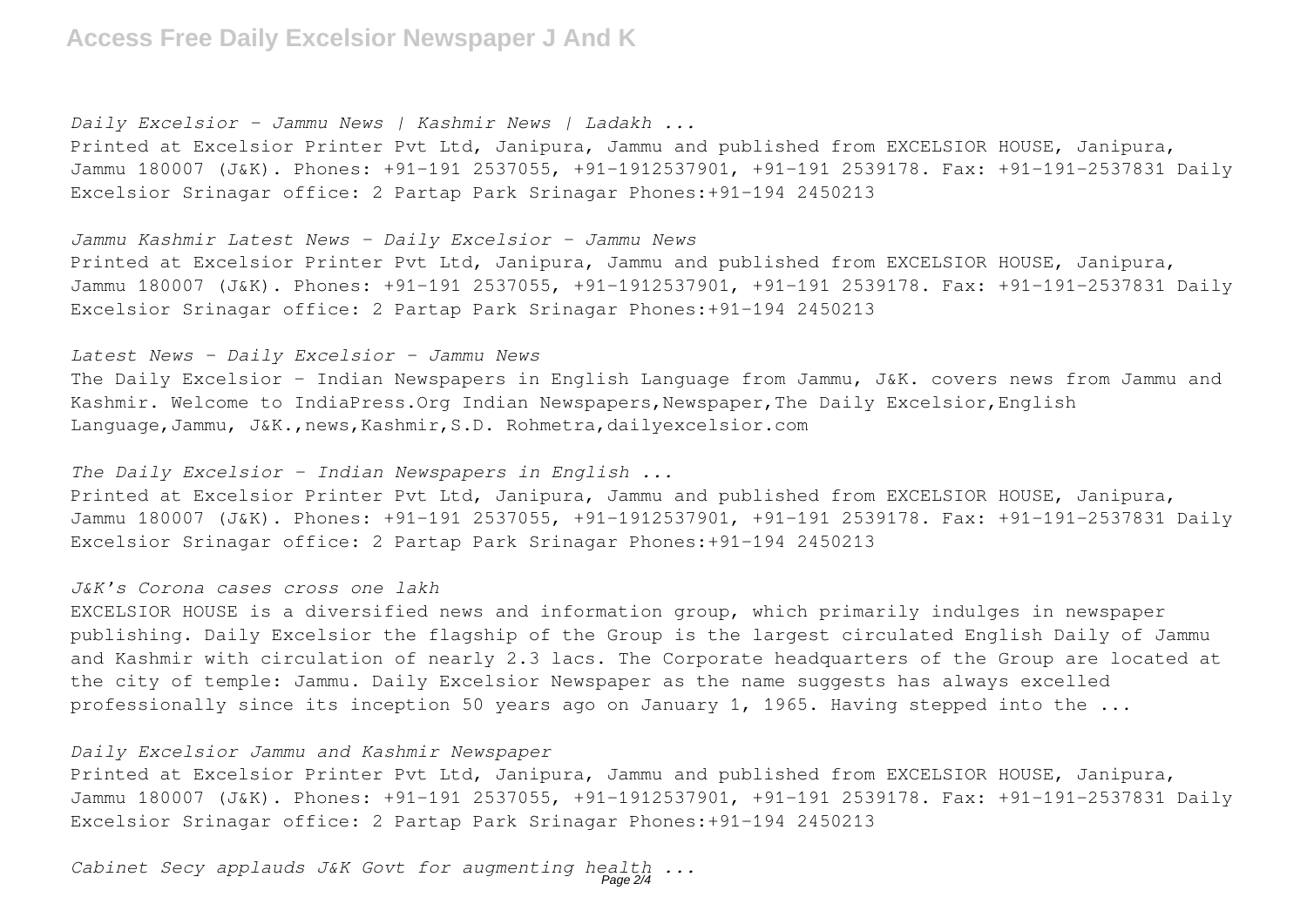# **Access Free Daily Excelsior Newspaper J And K**

Daily Excelsior Epaper: Daily Excelsior is a daily English language newspaper that is published from Jammu city, in the state of Jammu and Kashmir, in Northern India. It is published and circulated from 1st January, 1965. It was founded by S.D.Rohmetra.

### *Daily Excelsior ePaper - Today's Daily Excelsior English ...*

Printed at Excelsior Printer Pvt Ltd, Janipura, Jammu and published from EXCELSIOR HOUSE, Janipura, Jammu 180007 (J&K). Phones: +91-191 2537055, +91-1912537901, +91-191 2539178. Fax: +91-191-2537831 Daily Excelsior Srinagar office: 2 Partap Park Srinagar Phones:+91-194 2450213

### *24,000 kanals of land transferred to Industries Department ...*

Daily Excelsior Newspaper The Daily Excelsior is an English-language newspaper published from Jammu city, in the state of Jammu and Kashmir in India. It has been published since January 1, 1965 and claims to be the most widely circulated English daily newspaper in the state.

#### *Daily Excelsior ePaper | Read Daily Excelsior Online Newspaper*

Daily Excelsior Newspaper J And K by Excelsior. Executive Editor Neeraj Rohmetra. Printed at Excelsior Printer Pvt Ltd, Janipura, Jammu and published from EXCELSIOR HOUSE, Janipura, Jammu 180007 (J&K). Phones: +91-191 2537055, +91-1912537901, +91-191 2539178. EPAPER - DAILY EXCELSIOR Printed at Excelsior Printer Pvt Ltd, Page 9/17

#### *Daily Excelsior Newspaper J And K - cdnx.truyenyy.com*

Daily Excelsior Newspaper J And Printed at Excelsior Printer Pvt Ltd, Janipura, Jammu and published from EXCELSIOR HOUSE, Janipura, Jammu 180007 (J&K). Phones: +91-191 2537055, +91-1912537901, +91-191 2539178. Fax: +91-191-2537831 Daily Excelsior Srinagar office: 2 Partap Park Srinagar Phones:+91-194 2450213 Daily Excelsior - Jammu News | Kashmir News | Ladakh ...

#### *Daily Excelsior Newspaper J And K - dbnspeechtherapy.co.za*

Daily Excelsior, Jammu City, India. 432,563 likes · 20,194 talking about this. Daily Excelsior is a diversified news and information group and the largest circulating English Daily Newspaper of Jammu...

#### *Daily Excelsior - Home | Facebook*

The management of Daily Excelsior newspaper has announced that it will donate Rs one lakh to the relief fund set up by Jammu and Kashmir administration to combat the coronavirus pandemic. An appeal for donations to the relief fund was made on Friday by Lieutenant Governor Girish Chandra Murmu. Daily